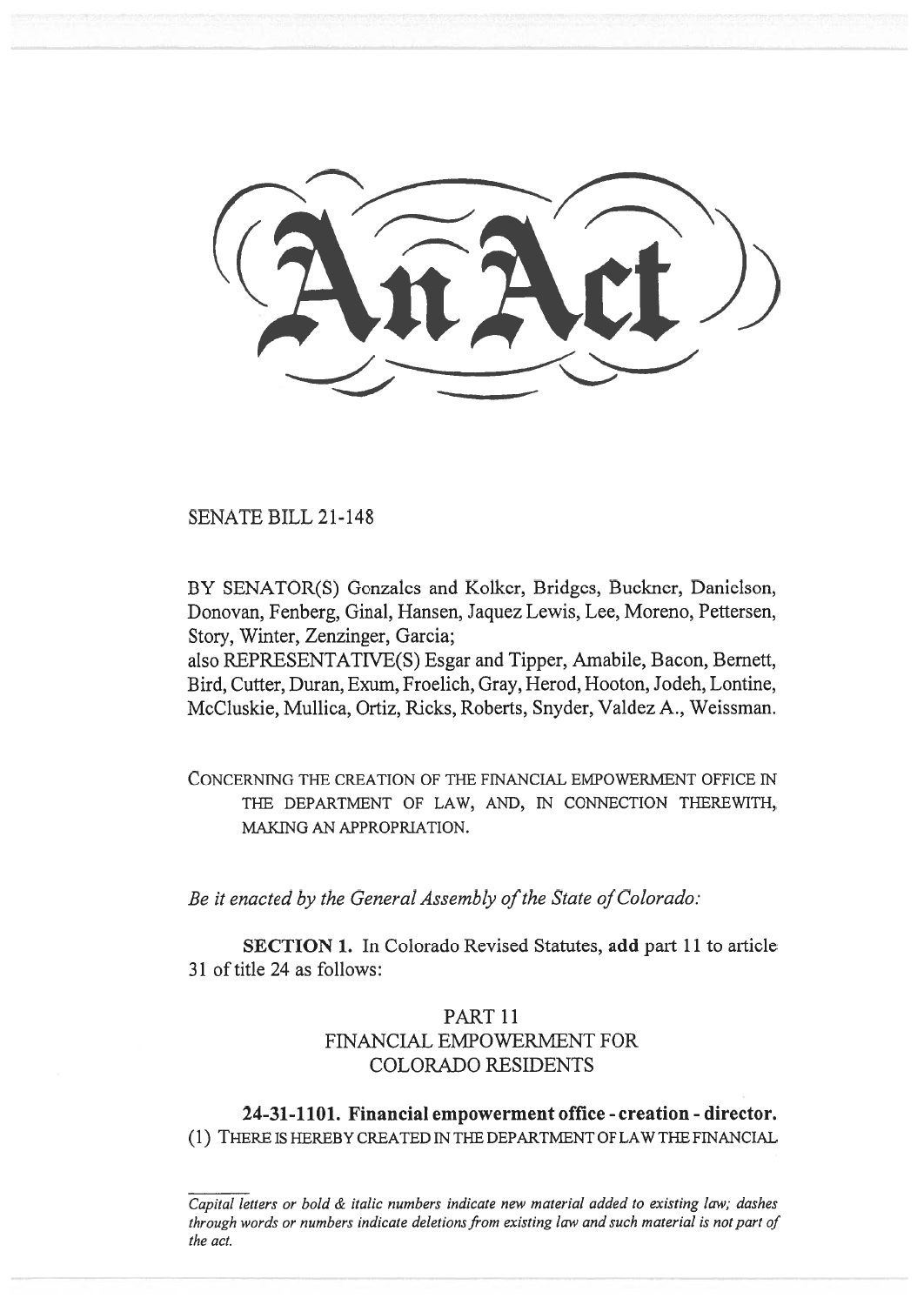EMPOWERMENT OFFICE, THE HEAD OF WHICH IS THE DIRECTOR OF THE OFFICE. THE FINANCIAL EMPOWERMENT OFFICE AND THE DIRECTOR OF THE OFFICE SHALL EXERCISE THEIR POWERS AND PERFORM THEIR DUTIES AND FUNCTIONS UNDER THE DEPARTMENT OF LAW AS IF TRANSFERRED TO THE DEPARTMENT BY A TYPE 2 TRANSFER, AS SUCH TRANSFER IS DEFINED IN THE "ADMINISTRATIVE ORGANIZATION ACT OF 1968", ARTICLE 1 OF THIS TITLE 24.

(2) THE DIRECTOR OF THE FINANCIAL EMPOWERMENT OFFICE SHALL BE APPOINTED BY THE ATTORNEY GENERAL. THE DIRECTOR MAY HIRE STAFF AS NECESSARY TO PERFORM THE DUTIES AND FUNCTIONS OF THE OFFICE. THE OFFICE SHALL ALSO CONSIST OF A MANAGER WHO SHALL BE APPOINTED BY THE DIRECTOR.

24-31-1102. Financial empowerment office - purpose - duties. (1) THE PURPOSE OF THE FINANCIAL EMPOWERMENT OFFICE IS TO GROW THE FINANCIAL RESILIENCE AND WELL-BEING OF COLORADANS THROUGH COMMUNITY-DERIVED GOALS AND STRATEGIES, INCLUDING BUT NOT LIMITED TO:

(a) EXPANDING ACCESS TO SAFE AND AFFORDABLE BANKING;

(b) INCREASING ACCESS TO SAFE, AFFORDABLE, LOW-COST CREDIT OFFERED AT COSTS THAT DO NOT EXCEED THE FINANCE CHARGES PERMITTED BY COLORADO LAW;

(c) EXPANDING ACCESS TO FREE INDIVIDUAL FINANCIAL COUNSELING AND COACHING;

(d) EXPANDING COMMUNITY WEALTH-BUILDING STRATEGIES; AND

(e) IDENTIFYING BARRIERS TO FINANCIAL EMPOWERMENT AND FINANCIAL STABILITY.

(2) THE FINANCIAL EMPOWERMENT OFFICE MAY PARTNER WITH STATE AND FEDERAL AGENCIES, LOCAL GOVERNMENTS, TRIBAL NATIONS, COMMUNITY ORGANIZATIONS, FINANCIAL INSTITUTIONS, LOCAL SERVICE PROVIDERS, PHILANTHROPIC ORGANIZATIONS, AND OTHER ORGANIZATIONS AS NECESSARY TO ACHIEVE THE PURPOSES OF THE OFFICE. IN FURTHERANCE OF ACHIEVING THE PURPOSES OF THE OFFICE, SUBJECT TO AVAILABLE

PAGE 2-SENATE BILL 21-148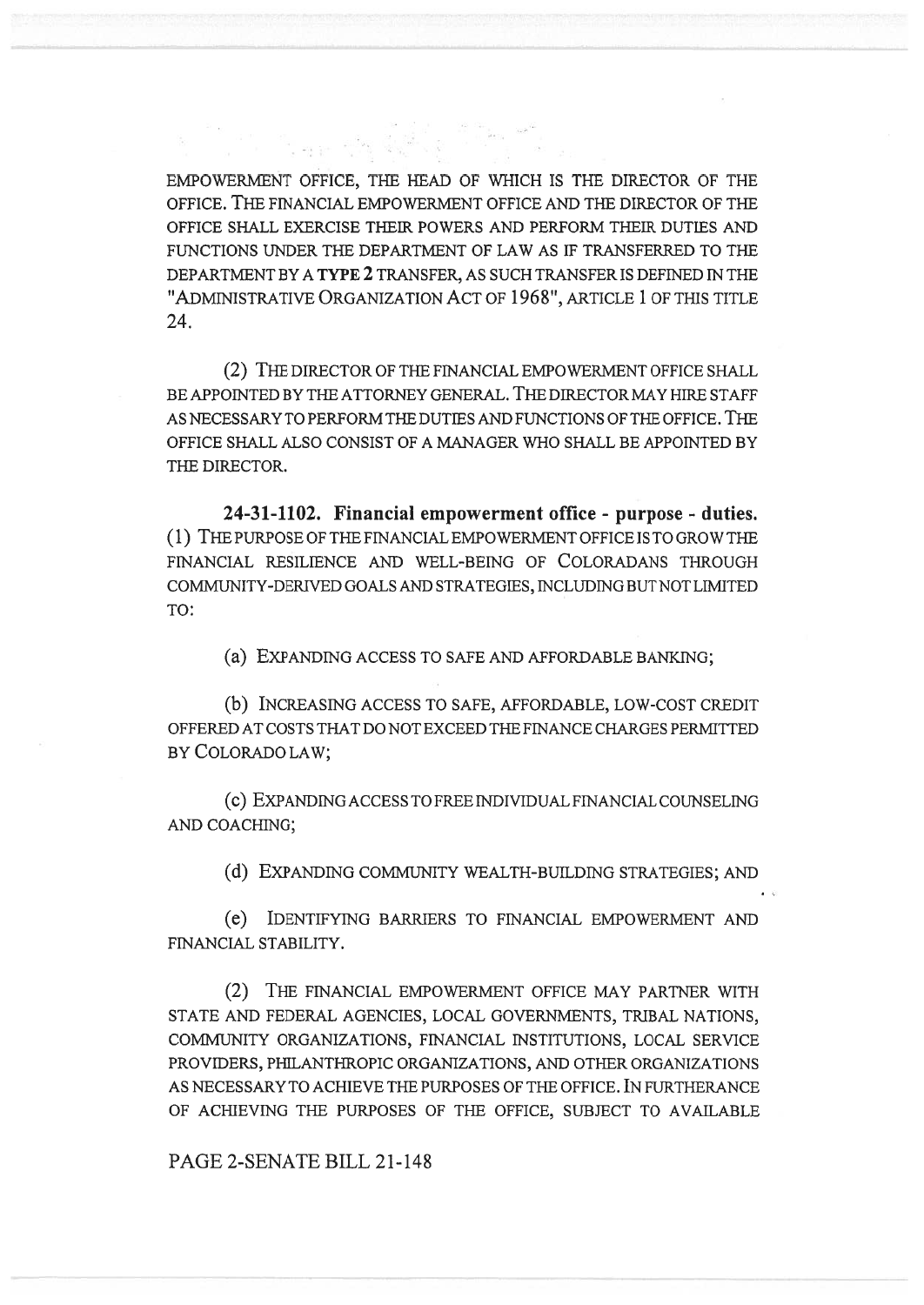APPROPRIATIONS, THE OFFICE MAY DEVELOP OR PROMOTE NEW OR EXISTING:

(a) METHODS, PROGRAMS, AND POLICIES TO INCREASE ACCESS TO SAFE AND AFFORDABLE FINANCIAL PRODUCTS;

(b) TOOLS AND RESOURCES THAT ADVANCE, INCREASE, AND IMPROVE COLORADO RESIDENTS' FINANCIAL MANAGEMENT, INCLUDING STRATEGIES FOR DEBT MANAGEMENT AND REDUCTION, INCREASING SAVINGS, AND CREATING AND RETAINING ASSETS THAT PROMOTE PERSONAL FINANCIAL STABILITY;

(c) COMMUNITY-INFORMED STRATEGIES THAT DISMANTLE SYSTEMIC BARRIERS TO BUILDING OWNERSHIP AND WEALTH FOR ALL, ESPECIALLY LOW-INCOME COMMUNITIES AND COMMUNITIES OF COLOR; AND

(d) TOOLS THAT PROMOTE FINANCIAL STABILITY SUCH AS THOSE THAT ASSIST WITH SERVICE NAVIGATION, EVICTION AVOIDANCE, OR CONNECTIONS TO INCOME SUPPORTS.

(3) THE FINANCIAL EMPOWERMENT OFFICE SHALL, SUBJECT TO AVAILABLE APPROPRIATIONS:

(a) SUPPORT THE ORGANIZATION OF LOCAL COMMUNITY EFFORTS TO DEFINE AND LEAD TAILORED FINANCIAL RESILIENCE STRATEGIES BASED ON LOCAL CONTEXT, PRIORITIES, AND EXPERTISE FROM THOSE SERVING THESE COMMUNITIES. STAKEHOLDERS MAY INCLUDE BUT ARE NOT LIMITED TO REPRESENTATIVES OF OLDER ADULTS, YOUNGER ADULTS, COMMUNITIES OF COLOR, UNDERBANKED AND UNBANKED COLORADANS, IMMIGRANTS, COLORADANS OF LOW INCOME, BANKS, CREDIT UNIONS, LOCAL SERVICE PROVIDERS, LOCAL GOVERNMENT AGENCIES, AND PHILANTHROPIC ORGANIZATIONS.

(b) ALIGN, SUPPORT, AND BUILD TIES AMONG THE NUMEROUS AND DIVERSE EFFORTS TO BUILD FINANCIAL EDUCATION AND WELL-BEING IN COMMUNITIES ACROSS COLORADO;

(c) ESTABLISH A COUNCIL COMPRISED OF FINANCIAL INSTITUTIONS, THE OFFICE OF THE STATE TREASURER, LOCAL AND STATE OFFICIALS, TRIBAL NATIONS, PHILANTHROPIC AND COMMUNITY ORGANIZATIONS, AND OTHER ORGANIZATIONS OR PERSONS DETERMINED BY THE DIRECTOR TO ASSIST THE

PAGE 3-SENATE BILL 21-148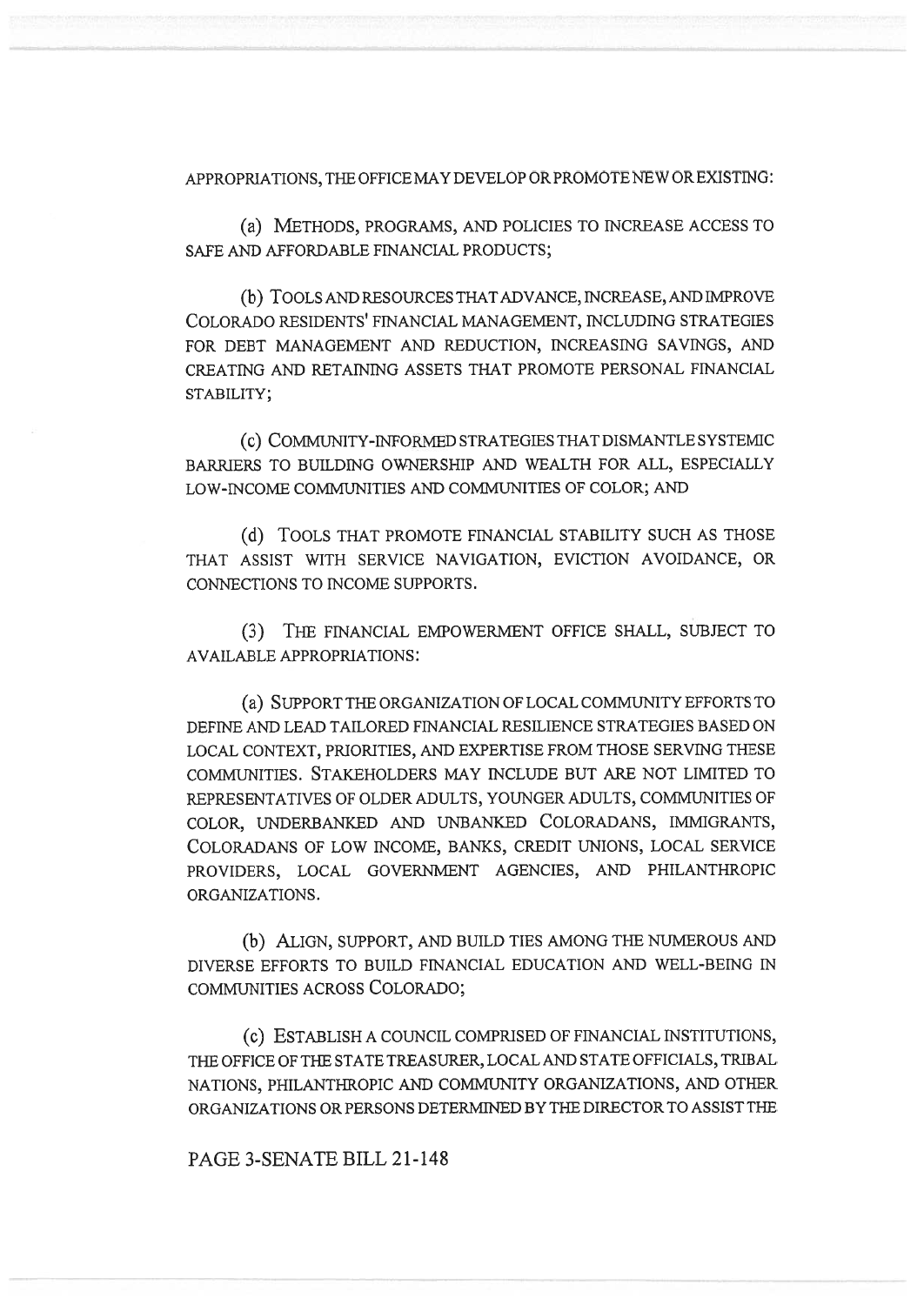DIRECTOR IN DEFINING, IDENTIFYING, CREATING, EXPANDING, AND INCREASING ACCESS TO OWNERSHIP, FINANCIAL WELL-BEING, AND SAFE AND AFFORDABLE BANKING AND FINANCIAL SERVICES THAT HELP IMPROVE THE FINANCIAL STABILITY OF UNBANKED AND UNDERBANKED INDIVIDUALS AND FAMILIES AND TO ASSIST THE DIRECTOR IN IDENTIFYING PRODUCTS AND PRACTICES THAT MAY UNDERMINE FINANCIAL STABILITY. AT NO POINT SHALL THE MAJORITY OF COUNCIL MEMBERS BE REPRESENTATIVE OF OR HAVE TIES TO THE FINANCIAL SERVICES INDUSTRY AND EVERY EFFORT SHALL BE MADE TO INCLUDE REPRESENTATIVES OF UNDER-REPRESENTED COMMUNITIES.

(d) WORK WITH STAKEHOLDERS TO INCREASE ACCESS TO SAFE AND AFFORDABLE CREDIT-BUILDING LOANS AND FINANCIAL PRODUCTS;

(e) WORK WITH STATE AUTHORITIES AND OTHER STAKEHOLDERS TO EXPAND ACCESS TO SAFE AND AFFORDABLE BANKING PRODUCTS WITH LOW FEES AND EASY ACCOUNT ACCESS, AS WELL AS SAFE AND AFFORDABLE CREDIT-BUILDING LOANS OFFERED BY FINANCIAL SERVICE PROVIDERS LICENSED IN COLORADO AT COSTS THAT DO NOT EXCEED THE FINANCE CHARGES PERMITTED BY COLORADO LAW;

(f) WORK WITH STAKEHOLDERS TO IDENTIFY PRODUCTS AND PRACTICES THAT MAY UNDERMINE FINANCIAL STABILITY;

(g) DEVELOP TECHNICAL ASSISTANCE TO LAUNCH OR EXPAND FINANCIAL COACHING AND COUNSELING EFFORTS LOCALLY;

(h) TRACK COMMUNITY FEEDBACK ON CONSUMER FINANCIAL ABUSES PERMITTING THE ACCUSED BUSINESS THIRTY DAYS TO RESPOND PRIOR TO ANY PUBLIC DISCLOSURE, AND COORDINATE WITH THE CONSUMER PROTECTION DIVISION WITHIN THE DEPARTMENT OF LAW AND THE DEPARTMENT OF REGULATORY AGENCIES TO CONNECT CONSUMERS WITH EXISTING RESOURCES AND EDUCATE THE PUBLIC ON THEIR RELATED CONSUMER RIGHTS.

(4) THE FINANCIAL EMPOWERMENT OFFICE HAS NO INDEPENDENT EXAMINATION OR REGULATORY AUTHORITY, BUT NOTHING IN THIS PART 11 SHALL BE CONSTRUED TO LIMIT THE AUTHORITIES OF THE ATTORNEY GENERAL, THE ADMINISTRATOR DESIGNATED IN SECTION 5-6-103, OR THE DEPARTMENT OF REGULATORY AGENCIES.

### PAGE 4-SENATE BILL 21-148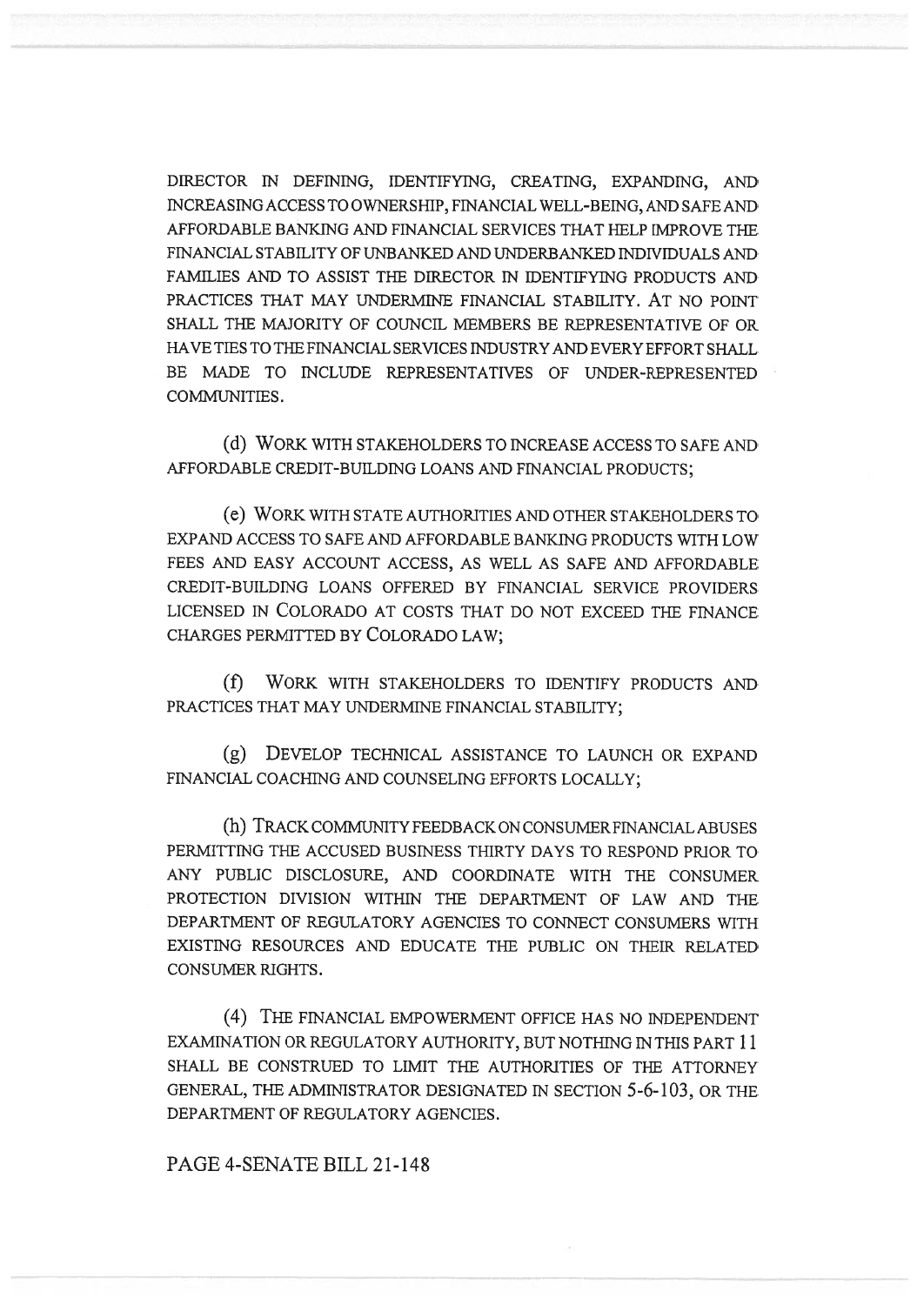(5) THE DEPARTMENT OF LAW SHALL ANNUALLY REPORT ON THE STATE OF AFFORDABLE BANKING ACCESS IN COLORADO, THE ACTIVITIES OF THE OFFICE OF FINANCIAL EMPOWERMENT, AND LOCAL PARTNERSHIPS IN IMPLEMENTING THE OBJECTIVES OF THE OFFICE AS A PART OF ITS PRESENTATION TO ITS COMMITTEE OF REFERENCE AT A HEARING HELD PURSUANT TO SECTION 2-7-203 (2)(a) OF THE "STATE MEASUREMENT FOR ACCOUNTABLE, RESPONSIVE, AND TRANSPARENT (SMART) GOVERNMENT ACT". THE REPORT SHALL ADDRESS ACCESS TO SECURE, SAFE, AND AFFORDABLE FINANCIAL PRODUCTS, INCLUDING:

(a) GEOGRAPHIC AND RACIAL EQUITY CONSIDERATIONS;

(b) AN EXAMINATION OF EXISTING FINANCIAL PRODUCTS REGULATED BY THE STATE OF COLORADO AND OTHER FINANCIAL PRODUCTS THAT ARE BEING OFFERED WITHIN COLORADO;

(c) RECOMMENDATIONS FOR REFORMS THAT WOULD ENCOURAGE GREATER ACCESS TO SECURE, SAFE, AND AFFORDABLE FINANCIAL PRODUCTS OR WOULD PROVIDE BETTER PROTECTIONS TO CONSUMERS; AND

(d) AN EXAMINATION OF LOCAL FINANCIAL EMPOWERMENT WORK AND THE IMPACT ON ECONOMIC SECURITY AND MOBILITY OF RESIDENTS.

SECTION 2. In Colorado Revised Statutes, 24-31-102, amend  $(1)(g)$  and  $(1)(h)$ ; and **add**  $(1)(i)$  as follows:

24-31-102. Offices, boards, and divisions. (1) The department of law, the chief executive officer of which is the attorney general, includes the following:

(g) The peace officers standards and training board, created in section 24-31-302; and

(h) Notwithstanding section  $24-1-107$ , any other division, office, or unit established by the attorney general or by law THE FINANCIAL EMPOWERMENT OFFICE, CREATED IN PART 11 OF THIS ARTICLE 31; AND

(i) NOTWITHSTANDING SECTION 24-1-107, ANY OTHER DIVISION, OFFICE, OR UNIT ESTABLISHED BY THE ATTORNEY GENERAL OR BY LAW.

#### PAGE 5-SENATE BILL 21-148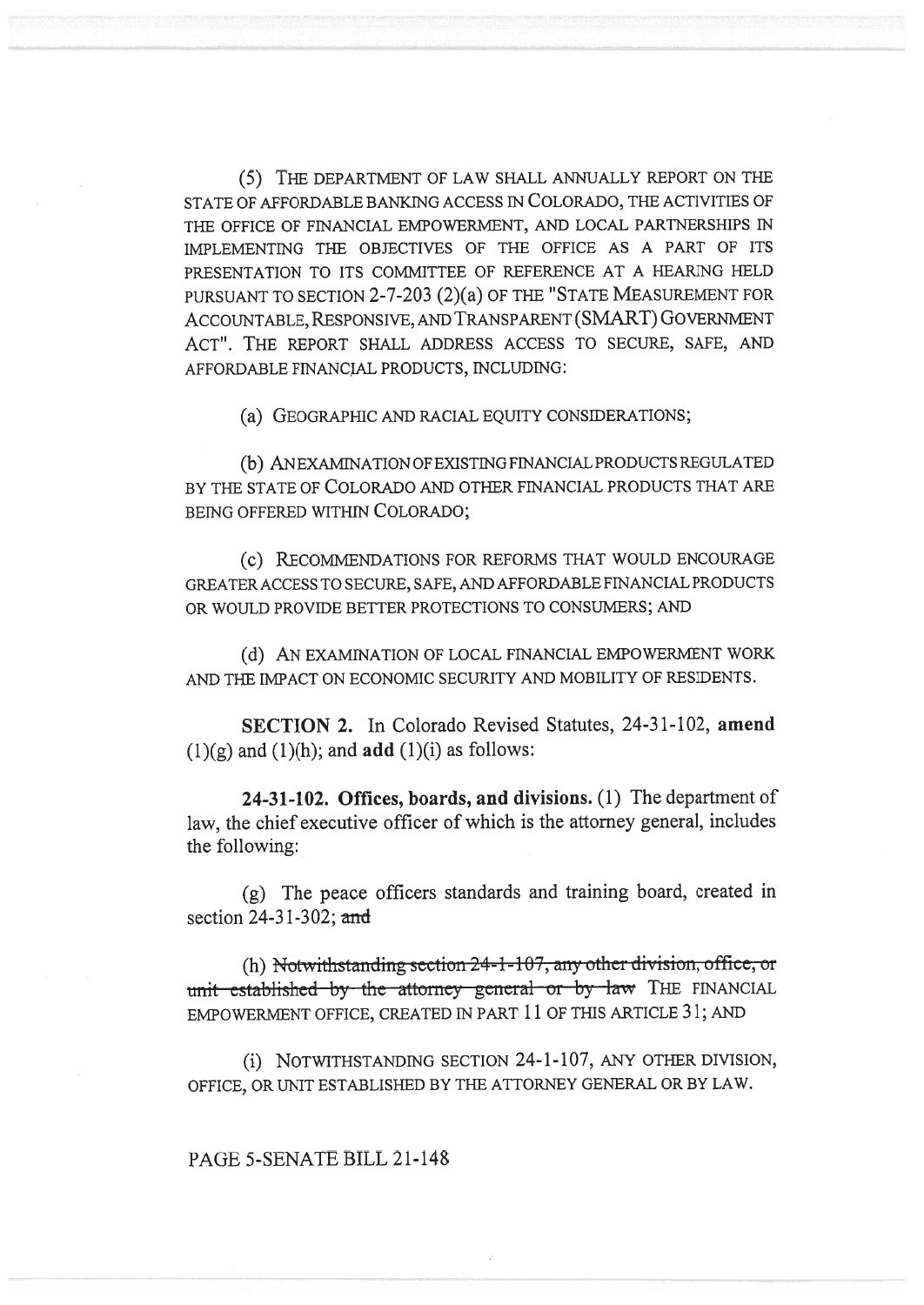SECTION 3. Appropriation. (1) For the 2021-22 state fiscal year, \$204,028 is appropriated to the department of law. This appropriation is from the general fund. To implement this act, the department may use this appropriation as follows:

(a) \$200,128 for consumer protection and antitrust, which amount is based on an assumption that the department will require an additional 1.8 FTE; and

(b) \$3,900 for vehicle lease payments.

(2) For the 2021-22 state fiscal year, \$3,900 is appropriated to the department of personnel. This appropriation is from reappropriated funds received from the department of law under subsection (1)(b) of this section. To implement this act, the department of personnel may use this appropriation to provide vehicle replacement lease/purchase services for the department of law.

(3) For the 2021-22 state fiscal year, \$17,062 is appropriated to the department of treasury for use by the administration. This appropriation is from the general fund and is based on an assumption that the department will require an additional 0.4 FTE. To implement this act, the department may use this appropriation for personal services.

SECTION 4. Effective date. This act takes effect July 1, 2021.

SECTION 5. Safety clause. The general assembly hereby finds,

# PAGE 6-SENATE BILL 21-148